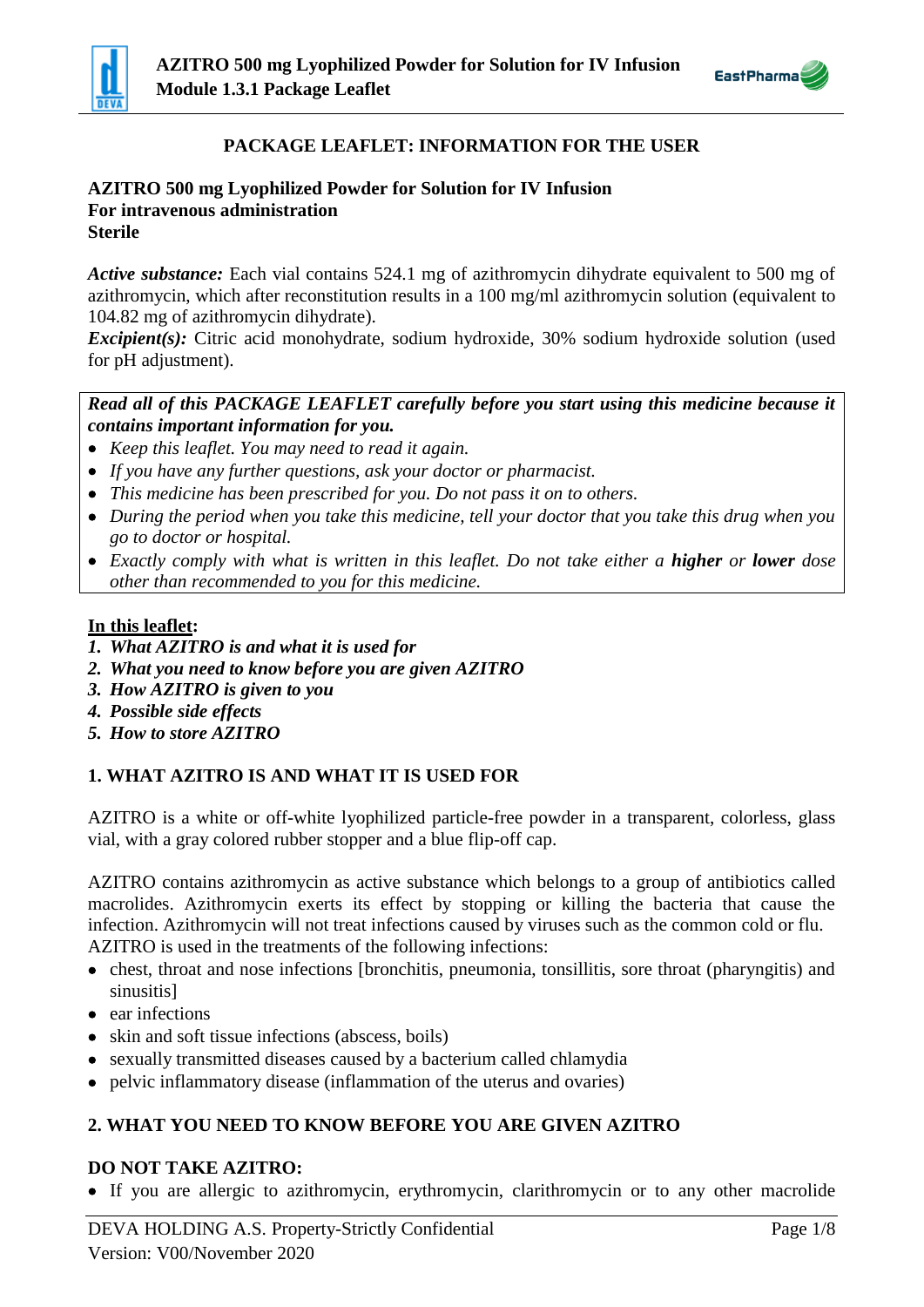



antibiotics or ketolid group antibiotics or any of the ingredients in AZITRO.

 If you have a history of liver problems or yellowing of the skin and eyes with any other forms of azithromycin (e.g., tablet, suspension, injection).

## **Take special care with AZITRO**

- If you have liver problems (AZITRO is not recommended for those with severe liver impairment)
- If you have kidney problems (those with severe kidney failure may need dose adjustment)
- If you have compensated (decompensated) heart failure or other heart disease (AZITRO may increase the risk of heart rhythm abnormalities)
- If you have had an abnormality in your heart rhythm, such as bradycardia (slowing of the heartbeat), QT syndrome that can lead to sudden death, or torsades de pointes (manifesting in electrocardiography (ECG)), or if you had such a condition in the past
- If you are using drugs that extend the QT interval: class 1A (quinidine, procainamide) and class III antiarrhythmics (dofetilide, amiodarone, sotalol)
- If your blood potassium or magnesium levels are low (hypokalemia, hypomagnesemia)
- If you are elderly
- If you have Myastenia gravis (a type of nerve-muscle disease that appears as muscle weakness and fatigue)

## **If you are taking any of the following medicines;**

- Any ergot-derived drugs such as ergotamine (a drug used to treat migraine),
- Medicines used in heart rhythm disorder (class IA and III antiarrhythmics),
- Cisapride
- Terfenadine (see "Using with other medicines")

*Please consult your doctor, even if these warnings were applicable to you at any time in the past.*

## **Taking AZITRO with food and drink**

Since the drug is administered intravenously, it is not affected by food and drinks.

#### **Pregnancy**

*Consult your doctor or pharmacist before taking this medicine.* AZITRO should not be used during pregnancy unless it is absolutely required.

*If you realize that you are pregnant during therapy, consult your doctor or pharmacist immediately.*

#### **Breast-feeding**

*Consult your doctor or pharmacist before taking this medicine.* Since there is not enough information about whether azithromycin is excreted in human milk or not, it should not be used in breastfeeding mothers unless it is absolutely required.

## **Driving and using machines**

AZITRO has no effect on the ability to drive and use machines.

## **Important information about some of the ingredients of AZITRO**

Each vial of AZITRO contains approximately 4.42 mmol (or 101.54 mg) sodium. This should be considered for patients on controlled sodium diet.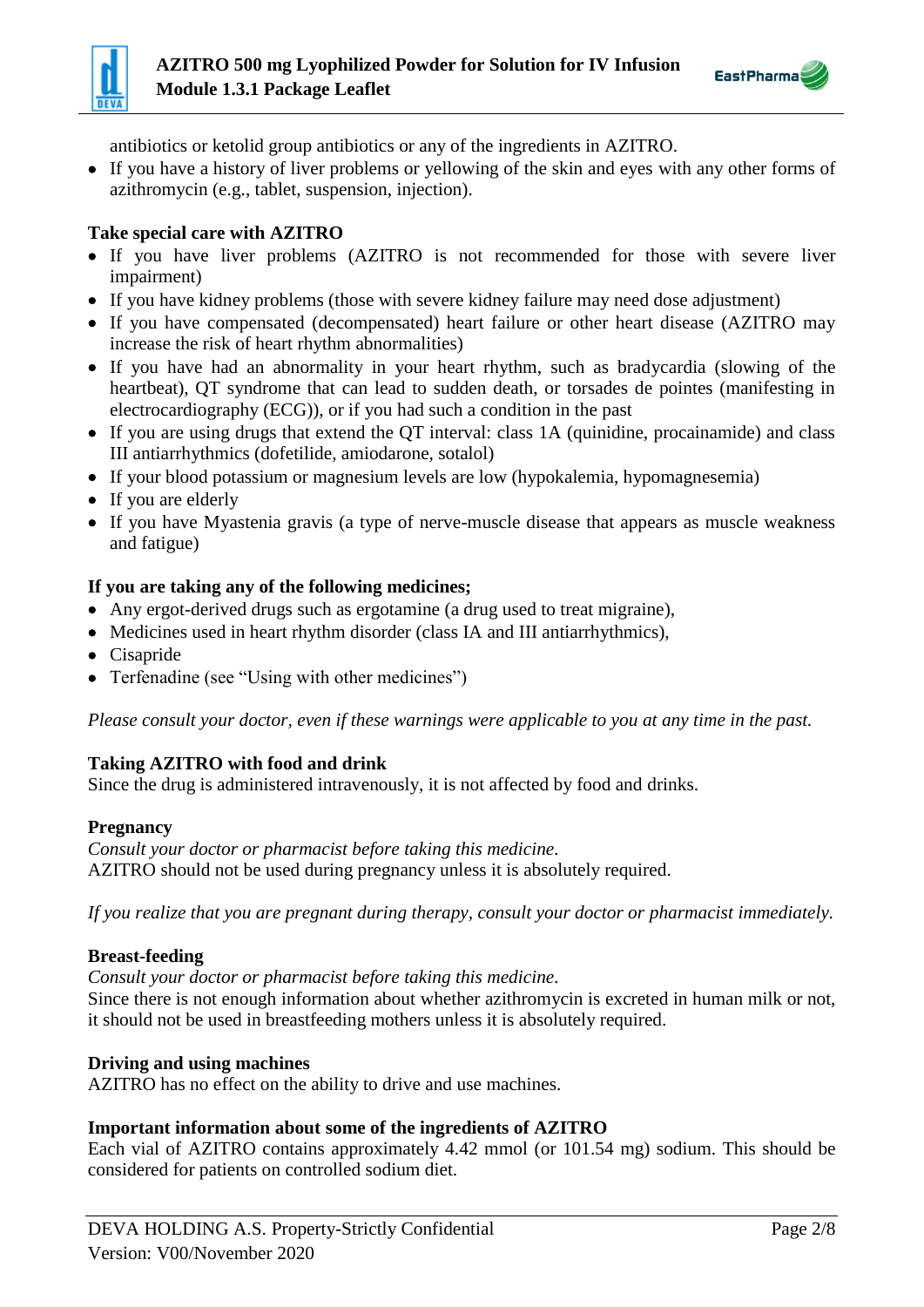



## **Using with other medicines**

Tell your doctor before taking AZITRO, if you are taking any of the medicines listed below:

- Warfarin (used to prevent blood clotting)
- Cyclosporine (a drug that suppresses the immune system, used to prevent tissue rejection in organ or bone marrow transplants)
- Digoxin (used in heart failure)
- Ergot derivatives (used in migraine treatment)
- Theophylline (used to treat asthma)
- Terfenadine (used to treat allergies and hay fever)
- Zidovudine (used to treat AIDS patients).

*If you are taking or have recently taken any other medicines, including medicines obtained without prescription, please tell your doctor or pharmacist*.

## **3. HOW AZITRO IS GIVEN TO YOU**

#### **Instructions for proper use and dose/frequency of administration**

Your doctor will decide how much and how long you will need AZITRO and will administer it to you.

The infusion dose of AZITRO is usually 500 mg intravenously for 2–5 days. Then, one 500 mg oral dose should be administered daily to complete a 7–10 day treatment cycle.

#### **Method and route of administration**

This medicine will be administered by healthcare professionals, do not administer on your own. After diluting with a suitable solution, AZITRO is administered only intravenously.

Preparation of the solution for intravenous administration

#### *Reconstitution*

The initial solution of azithromycin is prepared by adding 4.8 ml of sterile water for injections to the 500 mg vial and shaking the vial until all the drug is dissolved. It is recommended that a standard 5 ml (non-automated) syringe be used to ensure that the exact volume of 4.8 ml of sterile water for injections is dispensed. Each ml of reconstituted solution contains azithromycin dihydrate equivalent to 100 mg azithromycin (100 mg/ml).

Parenteral administration drugs should be inspected visually for particulate in suspension prior to administration. If particulate in suspension is evident in reconstituted solution, the drug solution should be discarded.

The reconstituted solution must be further diluted prior to administration as instructed below.

#### *Dilution*

To obtain a azithromycin concentration of 1.0-2.0 mg/ml, transfer 5 ml of the 100 mg/ml azithromycin solution to the appropriate amount of any of the diluents listed below.

- 0.9 % sodium chloride
- $\bullet$  0.45 % sodium chloride
- 5% dextrose in water
- Lactated Ringer's solution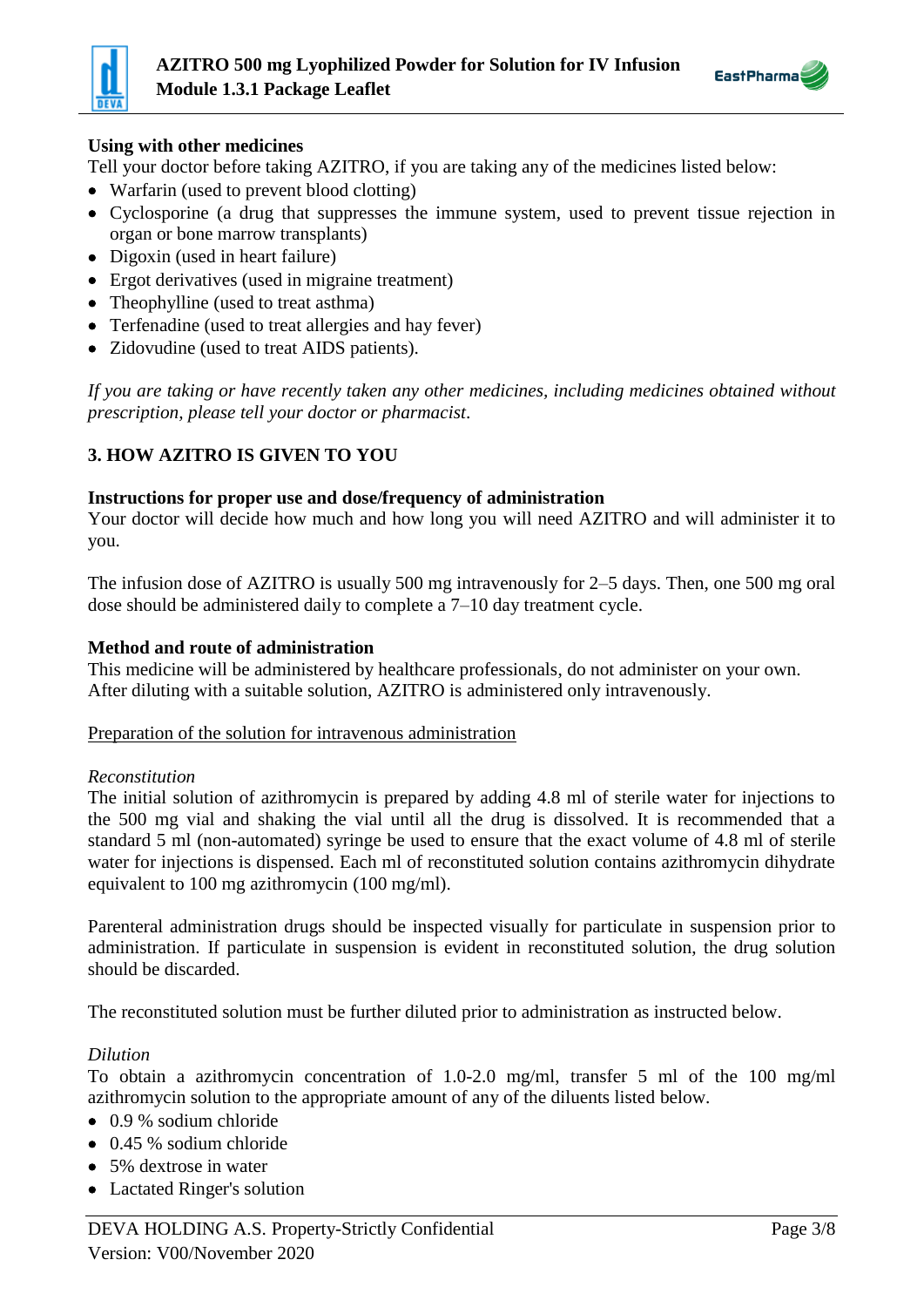



- 20m Eq KCI Solution with 0.45% Sodium Chloride with 5% Dextrose
- 5% Dextrose in Lactated Ringer's Solution
- 5% dextrose in 0.3% sodium chloride
- 5% dextrose in 0.45% sodium chloride

| Final infusion solution concentration $(mg/ml)$   Amount of diluent $(ml)$ |          |
|----------------------------------------------------------------------------|----------|
| $1.0 \text{ mg/ml}$                                                        | 500 ml   |
| $2.0 \text{ mg/ml}$                                                        | $250$ ml |

It is recommended that a 500 mg dose of AZITRO, diluted according to the instructions above, be administered as an intravenous infusion over at least 60 minutes.

No other drugs should be added to the AZITRO solution and simultaneous infusion should not be administered from the same intravenous line.

#### **Different age groups**

ONLY FOR ADULTS

#### **Use in children**

In controlled clinical trials, azithromycin was given orally to children aged 6 months to 16 years. The safety and efficacy of intravenous azithromycin in children younger than 16 years has not been determined.

### **Use in elderly**

Dose adjustment is not required in elderly patients.

#### **Special conditions**

#### **Kidney failure**

No dosage adjustment is recommended for subjects with mild to moderate kidney failure. Caution should be exercised when azithromycin is administered to subjects with severe kidney failure.

#### **Liver failure**

It should be used with caution in patients with severe liver failure.

*If you have the impression that the effect of AZITRO is too strong or too weak, talk to your doctor or pharmacist.*

#### **If you are given more AZITRO than you should**

Since this drug will be administered by healthcare professionals, it is unlikely that you will be given more or less medication than necessary.

In case of overdose, you may experience more side effects. Your doctor will give you the appropriate treatment for these side effects.

*If you think you have been given more AZITRO than you should, consult your doctor or pharmacist.*

## **If you forget to take AZITRO**

Since AZITRO will be administered by healthcare professionals, necessary measures will be taken to prevent this.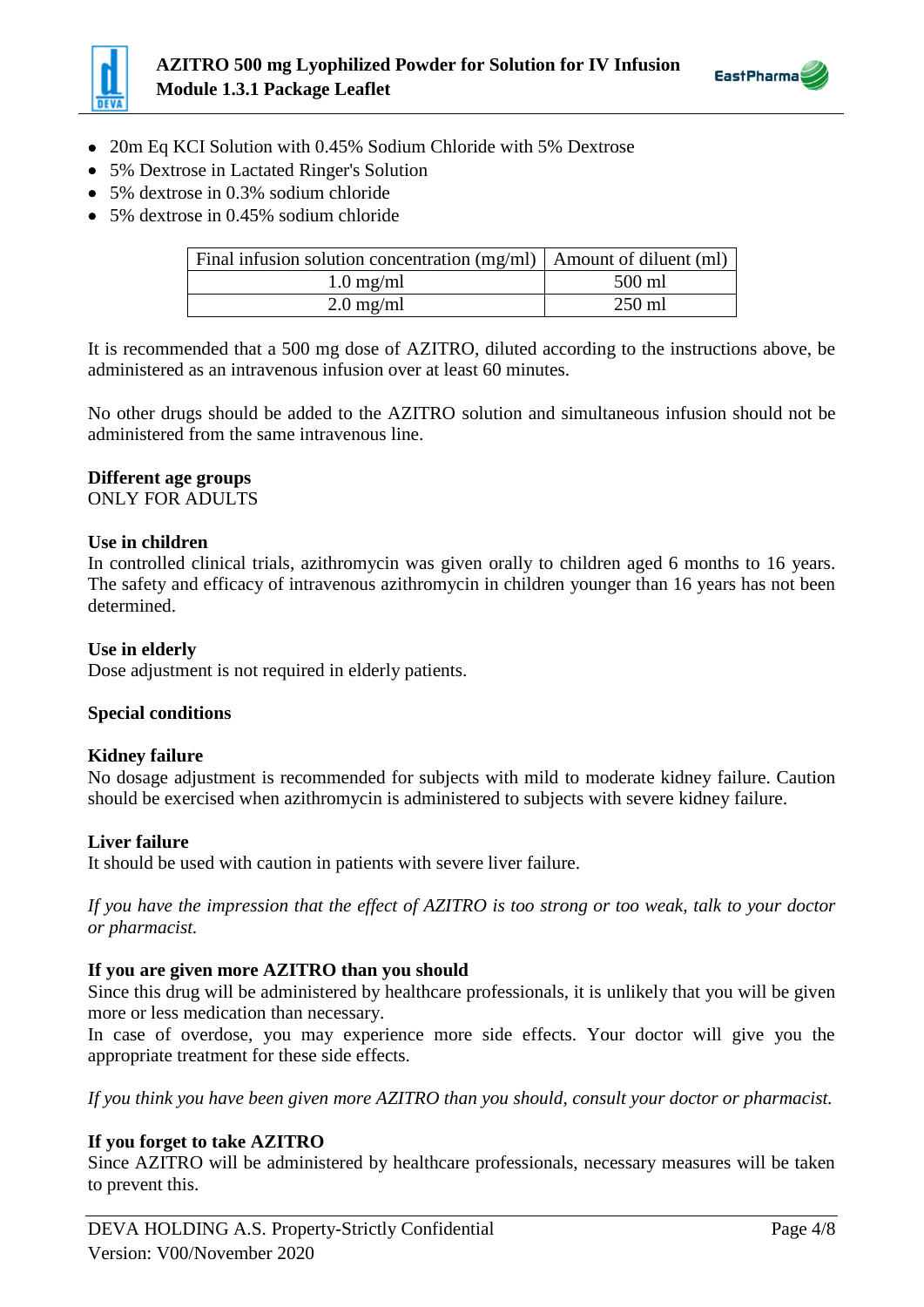



*Do not take a double dose to make up for a forgotten dose.* 

## **If you stop taking AZITRO**

When the treatment is terminated without your doctor's consent, not all of the bacteria causing the infection may die. Thus, the infection is not completely treated or can recur.

*If you have any further questions about the use of this product, ask your doctor or pharmacist for advice.*

## **4. POSSIBLE SIDE EFFECTS**

Like all medicines, AZITRO may cause side effects in people sensitive to the ingredients. Side effects are classified in the following frequencies:

| Side effects are classified in the following frequencies: |                                                |  |
|-----------------------------------------------------------|------------------------------------------------|--|
| Very common                                               | : affects at least 1 in 10 patients            |  |
| Common                                                    | : affects 1 to 10 patients in 100              |  |
| Uncommon                                                  | : affects 1 to 10 patients in 1000             |  |
| Rare                                                      | : affects 1 to 10 patients in 10.000           |  |
| Very rare                                                 | : affects less than 1 patient in 10,000        |  |
| Unknown                                                   | : cannot be estimated from the available data. |  |

# **If you get any of the followings, stop using AZITRO and contact your doctor or go to your nearest hospital emergency department IMMEDIATELY:**

#### **Common:**

- Rash, itching, hives on the skin,
- Diarrhea (usually bloody and slimy), stomach pain and fever.

#### **Uncommon:**

- Swelling on the face, lips, tongue, or anywhere on the body; shortness of breath; wheezing or difficult breathing.
- Yellowing of the eyes and skin (jaundice).
- Chest pain.
- Fainting.
- Fits (seizures).

These are all very serious side effects. If you have any of these, it means that you have serious allergy to AZITRO. You may need urgent medical attention or hospitalization.

#### **Inform your doctor STRAIGHT AWAY or go to the nearest hospital emergency department if you notice any of the following side effects:**

#### **Common**

- Severe persistent diarrhea
- Itching
- Hives, itching or skin rash

#### **Uncommon**

- Fast or irregular heartbeat
- Loss of sensitivity or sensation, especially on the skin
- Increased bowel movements or blood in urine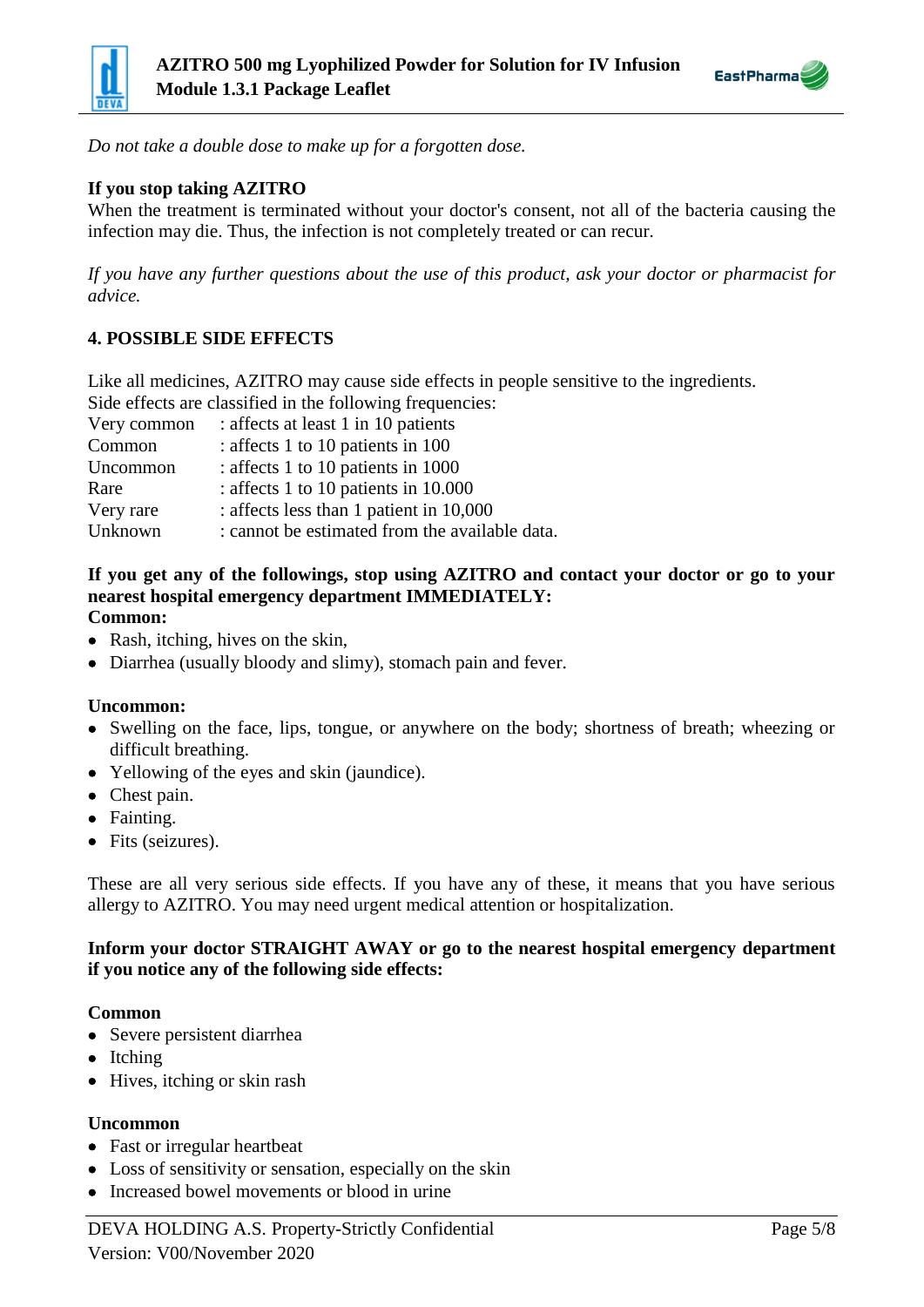



- Frequent and uncomfortable signs of infection, such as fever, severe tremors, sore throat or mouth ulcers
- Aggressive reactions, irritability, restlessness or anxiety
- Severe (upper) stomach pains, often with nausea and vomiting

## **Rare**

- Sunburn symptoms that occur in less time than usual, such as redness, swelling, or blisters
- Easier bleeding or bruising than usual, reddish or purplish spots under the skin

These are all serious side effects. You may need urgent medical attention.

## **If you notice any of the following side effects, tell your doctor:**

## **Common**

- Pain and inflammation on the local injection site and pain during infusion
- Vaginal infection (thrush) sore and itchy vagina and/or white discharge
- Nausea (feeling sick), vomiting, stomach pain
- Skin rash

## **Uncommon**

- Thrush in the mouth white, hairy, sore tongue and mouth
- Loss of taste, indigestion, flatulence, increased bowel movements
- Dizziness/vertigo (dizziness caused by inner ear disorders), headache
- Fatigue, drowsiness, exhaustion
- Muscle or joint pain
- Hearing loss or tinnitus
- Change in taste and smell

These are all mild side effects of AZITRO.

## Reporting of side effects

If you get any side effects including any possible side effects not listed in this leaflet, talk to your doctor, pharmacist or nurse. You can also report side effects directly to Turkey Pharmacovigilance Center (TÜFAM) via clicking on the icon of 'Side Effect Reporting for Medicines' at www.titck.gov.tr or calling +90 800 314 00 08 as the line of side effect reporting.

By reporting side effects you can help provide more information on the safety of this medicine.

*If you notice any side effects not listed in this leaflet, please tell your doctor or pharmacist.*

# **5. HOW TO STORE AZITRO**

## *Keep AZITRO out of reach and sight of children in its original package.*

Before reconstitution, store the vial at room temperature below  $30^{\circ}$ C in its original package.

AZITRO, after dilution to 1 mg/ml or 2 mg/ml according to the instructions with solutions given below, is chemically and physically stable for 24 hours, when stored below 30°C and for 7 days when stored between 2-8°C.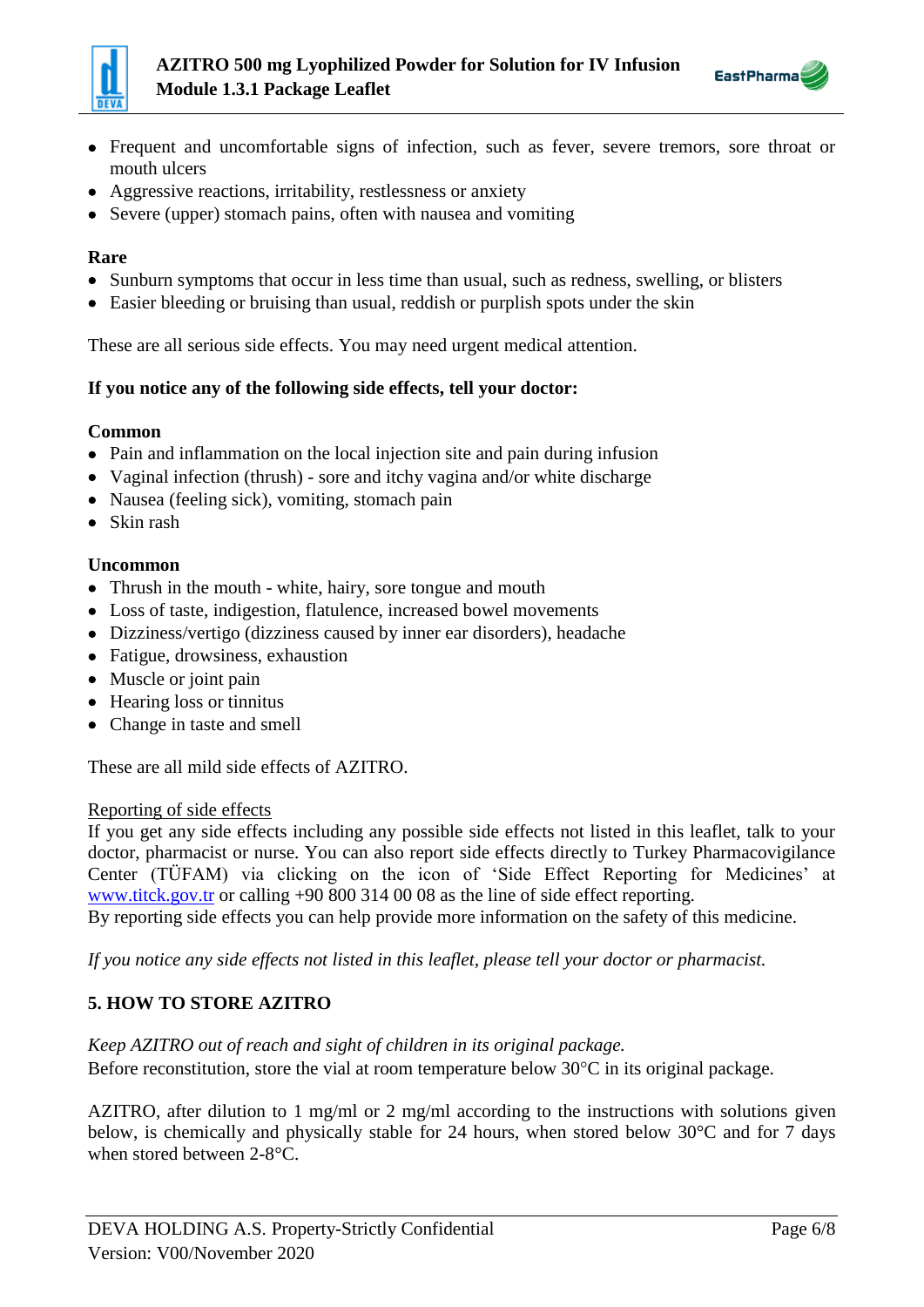



- 0.9 % sodium chloride
- 0.45 % sodium chloride
- 5% dextrose in water
- Lactated Ringer's solution
- 20m Eq KCI Solution with 0.45% Sodium Chloride with 5% Dextrose
- 5% Dextrose in Lactated Ringer's Solution
- 5% dextrose in 0.3% sodium chloride
- 5% dextrose in 0.45% sodium chloride

## **Use in line with the expiry date.**

Do not use AZITRO after the expiry date which is stated on the package.

If you notice any defects on product and/or its package, do not use AZITRO.

Do not throw away any medicines via wastewater or household waste. Ask your pharmacist how to throw away medicines you no longer use. These measures will help protect the environment.

## *Marketing Authorization Holder:*

DEVA Holding A.Ş. Halkalı Merkez Mah. Basın Ekspres Cad. No: 1 34303 Küçükçekmece - ISTANBUL/TURKEY

*Manufacturing site:* DEVA Holding A.Ş. Dumlupınar Mahallesi. Ankara Caddesi No: 2 Kartepe - KOCAELI/TURKEY

*This leaflet was approved on 10.09.2019.*